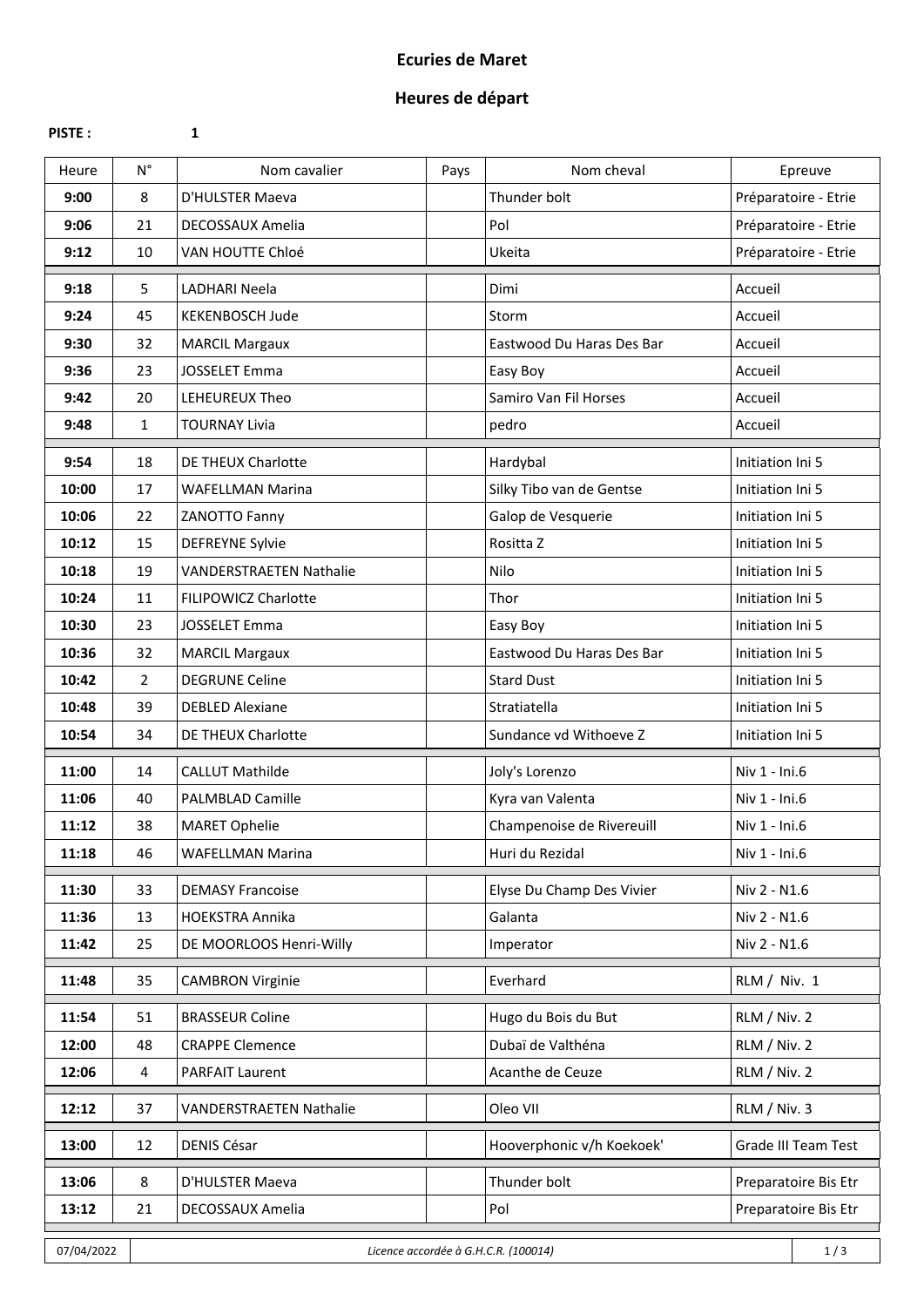## **Ecuries de Maret**

# **Heures de départ**

**PISTE :**

**1**

| Heure      | $\mathsf{N}^\circ$ | Nom cavalier                                | Pays | Nom cheval                | Epreuve              |  |  |
|------------|--------------------|---------------------------------------------|------|---------------------------|----------------------|--|--|
| 13:18      | 12                 | <b>DENIS César</b>                          |      | Hooverphonic v/h Koekoek' | Grade III Individual |  |  |
| 13:24      | 22                 | ZANOTTO Fanny                               |      | Galop de Vesquerie        | Initiation - Ini 6 c |  |  |
| 13:30      | 19                 | <b>VANDERSTRAETEN Nathalie</b>              |      | Nilo                      | Initiation - Ini 6 c |  |  |
| 13:36      | 20                 | LEHEUREUX Theo                              |      | Samiro Van Fil Horses     | Initiation - Ini 6 c |  |  |
| 13:42      | 39                 | <b>DEBLED Alexiane</b>                      |      | Stratiatella              | Initiation - Ini 6 c |  |  |
| 13:48      | 24                 | <b>GOTTA Lise</b>                           |      | Farah                     | Initiation - Ini 6 c |  |  |
| 13:54      | 15                 | DEFREYNE Sylvie                             |      | Rositta Z                 | Initiation - Ini 6 c |  |  |
| 14:00      | 34                 | DE THEUX Charlotte                          |      | Sundance vd Withoeve Z    | Initiation - Ini 6 c |  |  |
| 14:06      | 17                 | <b>WAFELLMAN Marina</b>                     |      | Silky Tibo van de Gentse  | Initiation - Ini 6 c |  |  |
| 14:18      | 52                 | ROOSEN Melanie                              |      | Only                      | Niv 1 - 1.6          |  |  |
| 14:24      | 16                 | VAN DEN DRIESSCHE David                     |      | Nice Boy                  | Niv 1 - 1.6          |  |  |
| 14:30      | 14                 | <b>CALLUT Mathilde</b>                      |      | Joly's Lorenzo            | Niv 1 - 1.6          |  |  |
| 14:36      | 6                  | <b>ALEXIS Marie</b>                         |      | Feurgie                   | Niv 1 - 1.6          |  |  |
| 14:42      | 31                 | <b>SZEMEREY Samantha Jane</b>               |      | Espargata D'arribas       | Niv 1 - 1.6          |  |  |
| 14:48      | 42                 | <b>ROSE Isabelle</b>                        |      | Go Mary Jane              | Niv 1 - 1.6          |  |  |
| 14:54      | 49                 | <b>BAPTISTE Stacy</b>                       |      | Imagine des concessions   | Niv 1 - 1.6          |  |  |
| 15:00      | 26                 | <b>CAUFFMANN Frederique</b>                 |      | Carry On De Beaumont Z    | Niv 1 - 1.6          |  |  |
| 15:06      | 38                 | <b>MARET Ophelie</b>                        |      | Champenoise de Rivereuill | Niv 1 - 1.6          |  |  |
| 15:12      | $\overline{7}$     | LEHEUREUX Theo                              |      | San Derella               | Niv 1 - 1.6          |  |  |
| 15:18      | 46                 | <b>WAFELLMAN Marina</b>                     |      | Huri du Rezidal           | Niv 1 - 1.6          |  |  |
| 15:24      | 50                 | <b>MISSOTTEN Naelle</b>                     |      | Holy D'Harduémont         | Niv 1 - 1.6          |  |  |
| 15:30      | 40                 | <b>PALMBLAD Camille</b>                     |      | Kyra van Valenta          | Niv 1 - 1.6          |  |  |
| 15:42      | 27                 | <b>VANKEERBERGHEN Estelle</b>               |      | Fortuna van de Villa Ther | Niv 3 - N3.8         |  |  |
| 15:48      | 37                 | <b>VANDERSTRAETEN Nathalie</b>              |      | Oleo VII                  | Niv 3 - N3.8         |  |  |
| 15:54      | $\mathbf{3}$       | <b>TRUYEN Virginie</b>                      |      | Albero CVII               | Niv 3 - N3.8         |  |  |
| 16:00      | 36                 | <b>CHAPELLE Anais</b>                       |      | Della                     | Niv 3 - N3.8         |  |  |
| 16:12      | 48                 | <b>CRAPPE Clemence</b>                      |      | Dubaï de Valthéna         | Niv 2 - N2.4         |  |  |
| 16:18      | 25                 | DE MOORLOOS Henri-Willy                     |      | Imperator                 | Niv 2 - N2.4         |  |  |
| 16:24      | 43                 | <b>FESTRAETS Claire</b>                     |      | Chico's des T             | Niv 2 - N2.4         |  |  |
| 16:30      | 4                  | <b>PARFAIT Laurent</b>                      |      | Acanthe de Ceuze          | Niv 2 - N2.4         |  |  |
| 16:36      | $\overline{7}$     | <b>CALLUT Mathilde</b>                      |      | San Derella               | Niv 2 - N2.4         |  |  |
| 16:42      | 33                 | <b>DEMASY Francoise</b>                     |      | Elyse Du Champ Des Vivier | Niv 2 - N2.4         |  |  |
| 16:48      | 30                 | <b>PINKERS Virginie</b>                     |      | Vic Du Chateau            | Niv 2 - N2.4         |  |  |
| 16:54      | 29                 | DE KRAHE Carole                             |      | Indigo des 4 Chemins      | Niv 2 - N2.4         |  |  |
| 17:00      | 28                 | LECLERCQ Sophie                             |      | Angra LV                  | Niv 2 - N2.4         |  |  |
| 17:06      | 41                 | <b>CORNELIS Tamara</b>                      |      | Dream-T                   | Niv 2 - N2.4         |  |  |
| 17:12      | 9                  | TROG Anja                                   |      | Valenton JL               | Niv 2 - N2.4         |  |  |
| 07/04/2022 |                    | Licence accordée à G.H.C.R. (100014)<br>2/3 |      |                           |                      |  |  |